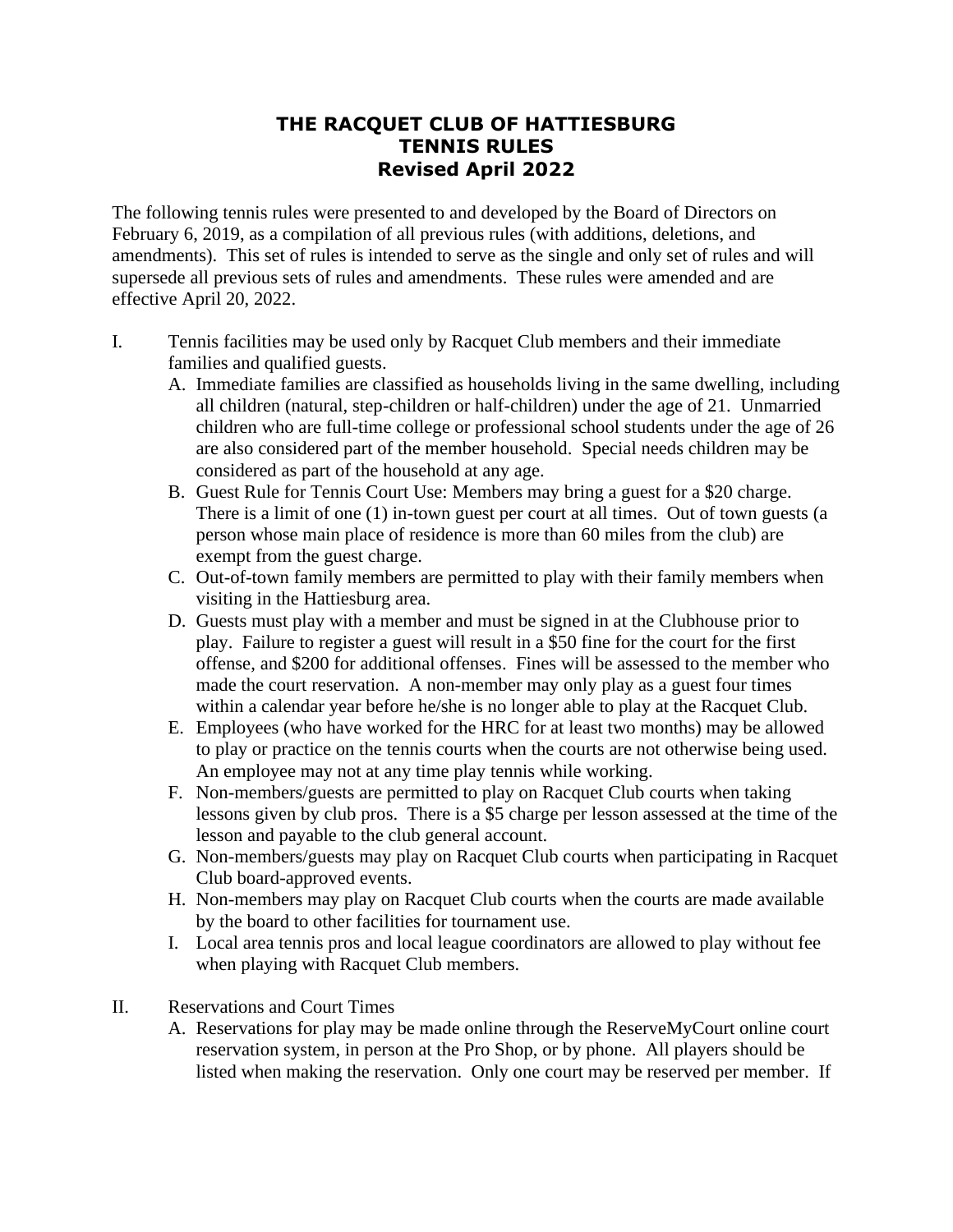a request is made by leaving a message, the reservation must be confirmed by Pro Shop personnel.

- B. Courts may be reserved up to 48 hours in advance of the desired reservation.
- C. Courts may be reserved in 1½ hour intervals with start times being available every 30 minutes
- D. If all courts are reserved at a particular time, members may place their names on a waiting list managed by Racquet Club personnel. If a court becomes available for a person on the waiting list, club staff will make one phone call or text in attempt to reach the person on the waiting list.
- E. Tennis play after 11:00 pm is prohibited except during club-authorized tournaments or events.
- F. Play must begin on reserved courts within 15 minutes of start time. If play does not begin within those 15 minutes, the reservation is forfeited as a no-show cancellation, leaving the court open for use.
	- 1. After a first "No-Show" Cancellation, the member making the reservation will be warned. After a second no-show cancellation, the member will be fined \$30.
	- 2. Scheduled team matches and practices which are no-show cancellations will result in a first-time warning and \$50 fine per court for the team captain. After a second no-show cancellation of a practice or match, the team will forfeit all future court reservations for the league season.
	- 3. Members will not be allowed to make further reservations until their noshow fines are paid.
	- 4. If weather conditions prohibit play, no fines will be enforced.
- G. Members who make a court reservation and then find that play will not occur are asked to cancel no later than two hours before the playing time, if at all possible, so that others can play on the vacated court.
- H. All reservations and court use will be subject to board-approved tournament play or other approved club functions.
- I. Court 7 is reserved until 6PM, Court 8 is reserved until 8PM, and Court 11 is reserved from 6PM-8PM Monday-Friday for the club pro for teaching lessons. These courts may only be reserved when not needed by the pro.
- J. During time when courts are in demand, player groups may not reserve courts for consecutive time slots. In other words, a foursome or two singles players may not reserve courts for longer than 1 ½ hours when others are waiting to play.
- K. No person, without prior approval from the board, can use Racquet Club courts to engage in organized tennis play. Organized play includes school-sponsored matches, play or practice or tournament play sponsored by any other organization than the Racquet Club. Any granting of such court use by the board will at all times be subject to revision or withdrawal by the board.
- L. Junior players have equal court-reserving privileges as long as they are in accordance with the above rules.
- III. Court Conduct and Etiquette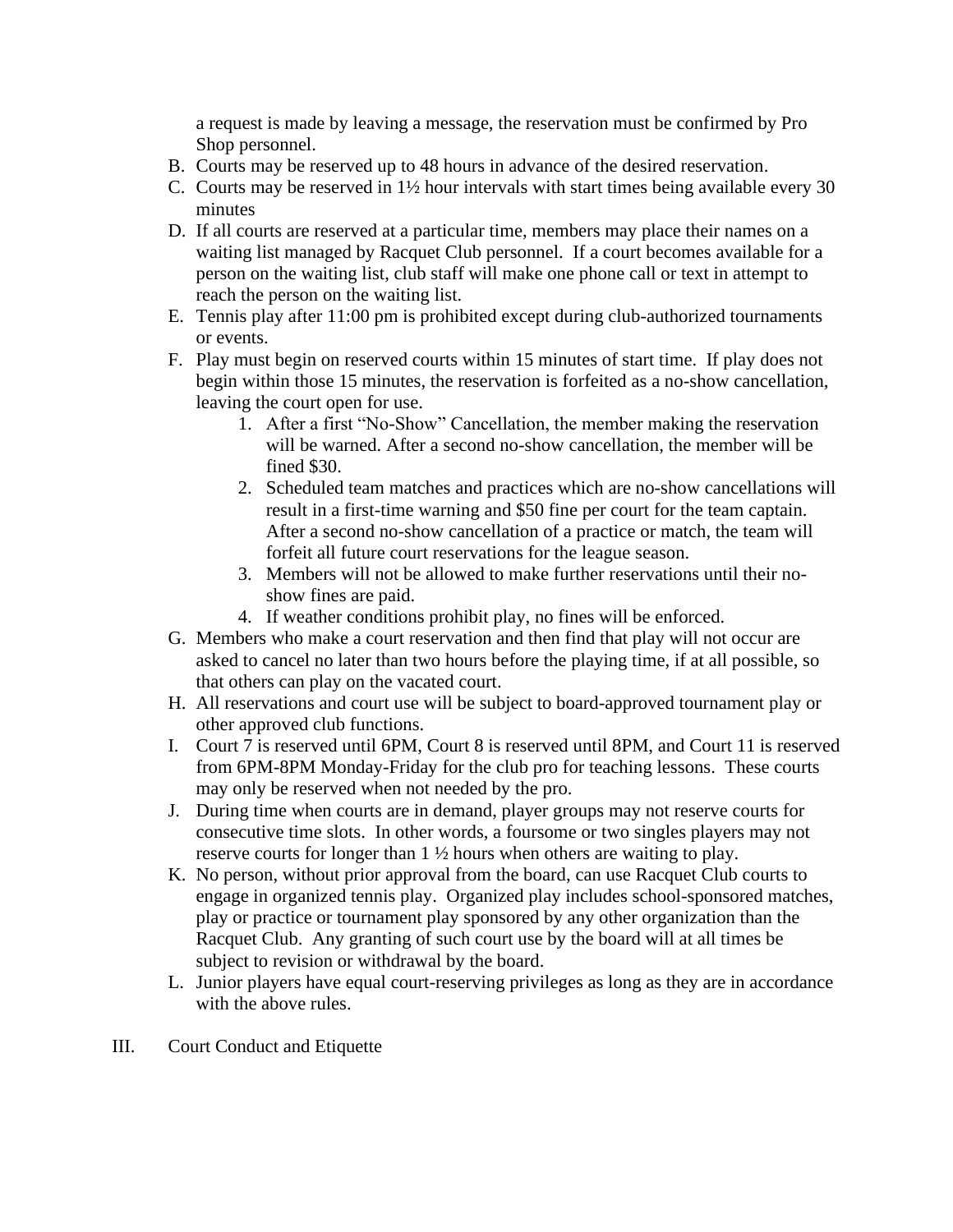- A. All persons must wear proper tennis attire. Athletic shoes with non-marking soles are the only type of footwear permitted. Any other type of shoe is prohibited, including playing barefoot.
- B. Play in street clothes or swimwear is prohibited. Shirts must be worn at all times.
- C. Players must place litter in trash cans. Players must remove personal belongings from the courts. Perpetual abusers of this rule will be brought to the attention of the board for disciplinary action.
- D. Clay courts must be groomed after use. Posted rules on clay courts must be followed.
- E. Each person using Racquet Club courts is expected to display sportsmanship, avoiding acts which may be considered detrimental to the game of tennis including obscene language, racquet throwing, displays of temper and loud talking during play.
- F. If play must be interrupted to answer questions or resolve disagreements, this should be done at the net, avoiding disturbance of nearby courts.
- G. Players should avoid entering an adjoining court for any reason when play is in progress.
- H. No bicycles, skateboards or similar such items which may result in damage to the court surface are allowed.
- I. Members should turn off lights when play is completed.
- J. Courts cannot be used for tennis lessons by outside pros unless approved by the board of directors.
- K. No smoking is allowed on the courts.
- IV. Special Rules Governing USTA Adult League Tennis (including spring, mixed, combo, tri-level and singles)
	- A. Court Priority: Racquet Club sponsored tournaments and board-approved events always have priority for court assignments.
	- B. During USTA League Tennis seasons, scheduled matches have priority over individual court reservations. The Club Manager will pre-reserve the necessary courts for each team practice and league match.
	- C. During all league seasons, matches may be scheduled on weeknights at 6PM or 7:30PM. and on weekends at the club manager's discretion. No more than one match will take place during a 1 <sup>1</sup>/<sub>2</sub> hour time period.
	- D. Any open courts may be used for warm-ups during the 30 minutes prior to a match.
	- E. Team Captains are asked to enforce on-time match starts with a 10-minute warm-up. USTA matches may continue until completion even when they exceed the  $1 \frac{1}{2}$  hour time period reserved. Players are asked to proceed at USTA regulation pace in order to free the courts as quickly as possible.
	- F. The fourth and fifth courts in a match may begin on any vacant courts ONLY if there are empty courts available. Courts which are reserved but not occupied may be used for a team match after waiting 15 minutes for the member who made the reservation to arrive. Captains must reserve these courts. Team matches that take place on these extra courts must leave the court if their court has been reserved for the following time slot, even if it is reserved only for social play.
	- G. No member may ever be bumped from a court so that a captain may use an extra fourth or fifth court for a team tennis match.